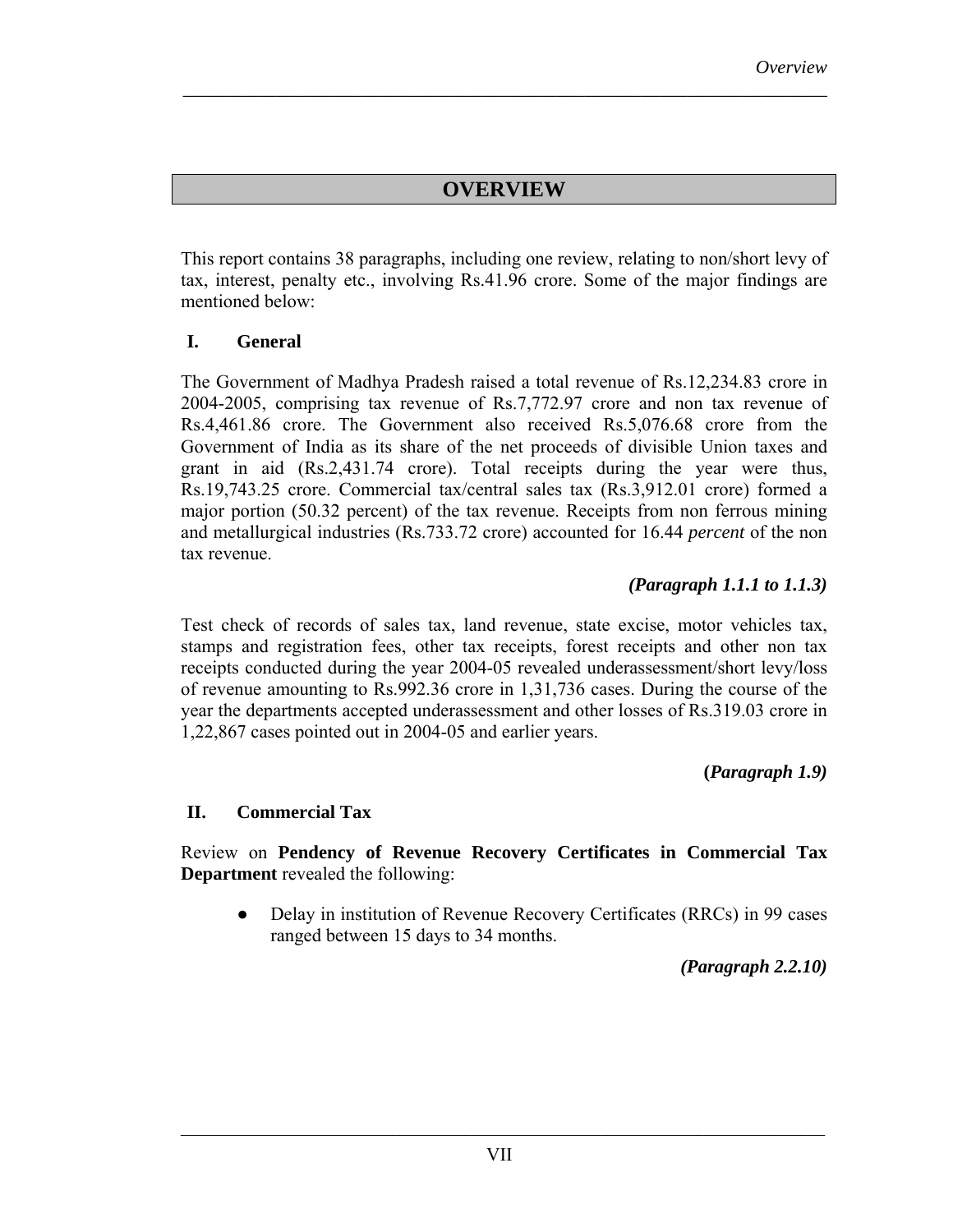• Properties of 71 defaulters attached by the Department were not disposed of resulting in non realisation of Government dues.

## *(Paragraph 2.2.13)*

• One hundred and sixty revenue recovery certificates were sent to other states for realisation of Government dues. No follow up action was taken for realisation of the same.

# *(Paragraph 2.2.14)*

Application of incorrect rate of tax resulted in under assessment of tax amounting to Rs.1.43 crore.

## *(Paragraph 2.3)*

Non recovery of commercial tax from closed units deprived the Government of revenue of Rs.2.96 crore.

## *(Paragraph 2.5)*

Incorrect allowance of deduction on sales items treated as tax free resulted in non levy of tax of Rs.1.54 crore.

# *(Paragraph 2.6)*

### **III. State Excise**

Production of alcohol not in consonance with sugar contents resulted in short levy of tax of Rs.64.82 lakh.

### *(Paragraph 3.2.1)*

Non realisation of excise duty of Rs. 4.06 crore on unacknowledged export of foreign liquor/beer.

# *(Paragraph 3.4)*

### **IV. Taxes on Vehicles**

Non recovery of vehicle tax and penalty on vehicles resulted in non realisation of revenue of Rs.5.80 crore.

# *(Paragraph 4.3)*

Loss of revenue due to allotment of reserve registration numbers to vehicles without levy of fee amounting to Rs.47.12 lakh.

*(Paragraph 4.5)* 

 $\mathcal{L}_\text{max} = \mathcal{L}_\text{max} = \mathcal{L}_\text{max} = \mathcal{L}_\text{max} = \mathcal{L}_\text{max} = \mathcal{L}_\text{max} = \mathcal{L}_\text{max} = \mathcal{L}_\text{max} = \mathcal{L}_\text{max} = \mathcal{L}_\text{max} = \mathcal{L}_\text{max} = \mathcal{L}_\text{max} = \mathcal{L}_\text{max} = \mathcal{L}_\text{max} = \mathcal{L}_\text{max} = \mathcal{L}_\text{max} = \mathcal{L}_\text{max} = \mathcal{L}_\text{max} = \mathcal{$